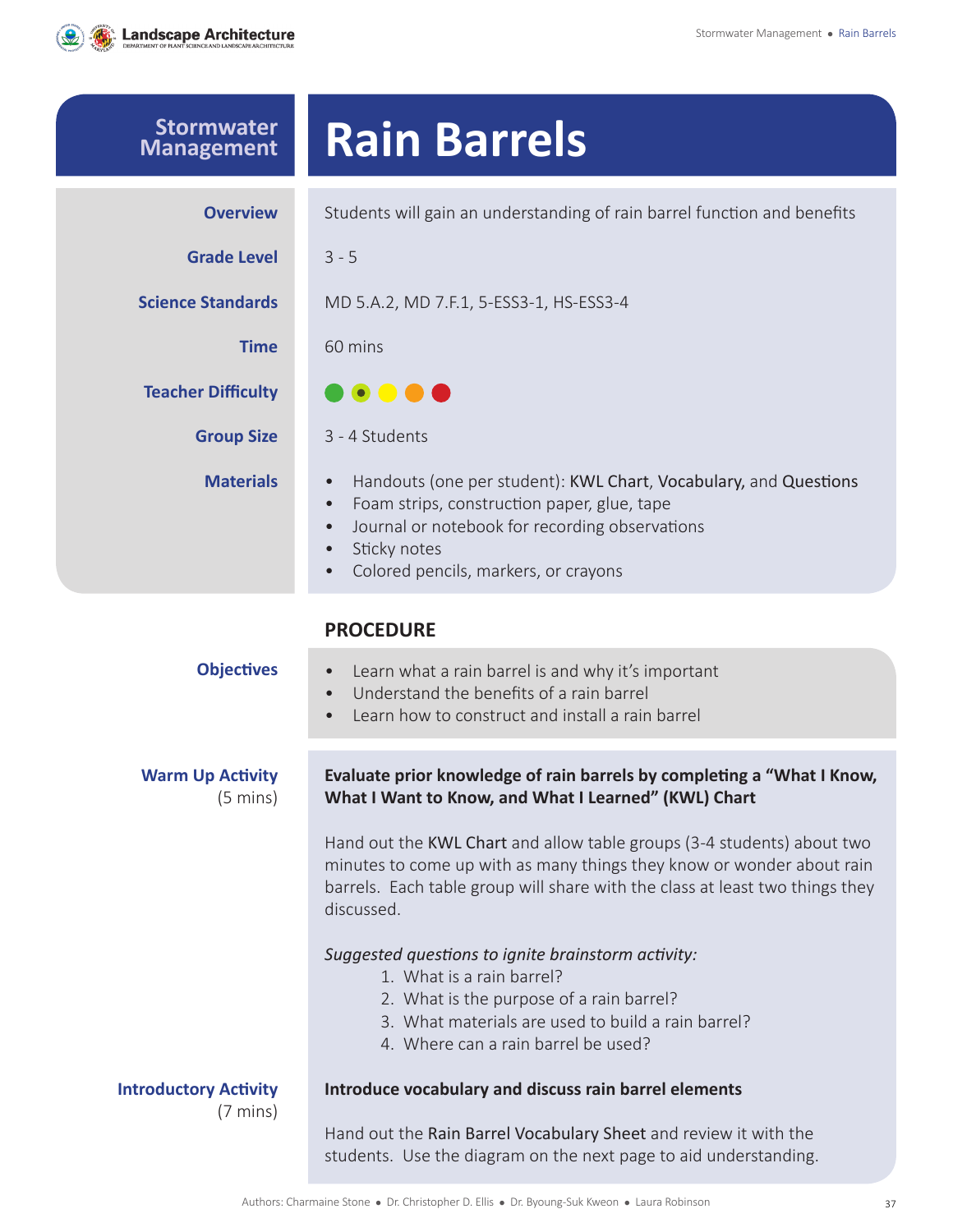### **PROCEDURE CONTINUED**

**Developmental Activity** (8 mins)

#### **Show pictures of different kinds of rain barrels to the students.**

Have students analyze what they observe, and record their observations in journals or on paper.



**Guided Practice Activity** (10 mins)

#### **As a group, have students answer the following questions:**

#### *1. What are the benefits of a rain barrel?*

- a. Reduce stormwater runoff which reduces the amount of sediment and other pollutants that would be washed away with the runoff into storm drains and local streams.
- b. Healthy water for plants. (Rainwater is naturally soft unlike treated water.)
- c. Conserve water/groundwater recharge. The slow release of the water allows it to soak into the ground, which supplies water to local streams in between storms.
- d. Save money; rain barrel water can be used for irrigation.
- *2. What are the steps to install a rain barrel?*
	- a. Place bricks, concrete blocks, or pressure treated wood under the barrel to elevate it to create a platform (a higher barrel equals higher water pressure).
	- b. Cut off part of the downspout. Leave space to reattach the downspout end piece.
	- c. Put the rain barrel in place beneath the downspout with the top ring and mosquito screening on top to collect rain water from the roof.
	- d. Reattach the curved down spout end piece to the down spout.
	- e. Connect at least 10 ft of 1 ¼ inch of sump hose to the overflow hole.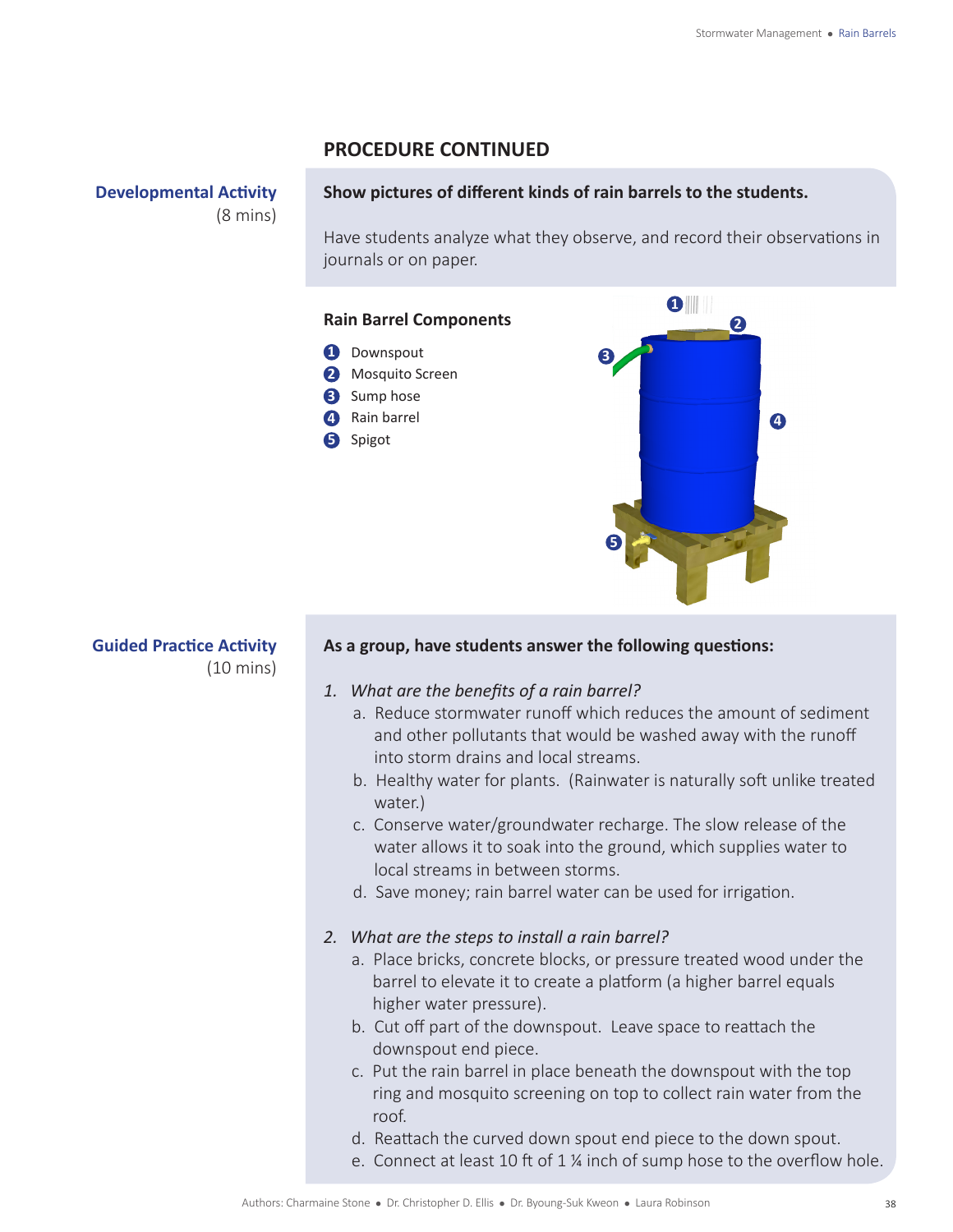## **PROCEDURE CONTINUED**

| <b>Independent Task Activity</b><br>$(18 \text{ mins})$ | Have students work in groups to build a rain barrel model                                                                                                                                                                                                                                                                                          |  |
|---------------------------------------------------------|----------------------------------------------------------------------------------------------------------------------------------------------------------------------------------------------------------------------------------------------------------------------------------------------------------------------------------------------------|--|
|                                                         | Provide each group with "rain barrel" materials (plastic bottle, foam<br>strips, construction paper, glue and tape). Allow students to construct a<br>rain barrel and its components and then design the outside of their rain<br>barrels. Students can incorporate positive messages into their designs as<br>well as label the different pieces. |  |
| <b>Assessment Activity</b><br>$(7 \text{ mins})$        | Have students reflect on their new knowledge of rain barrels                                                                                                                                                                                                                                                                                       |  |
|                                                         | Have students display individual rain barrels and discuss what the students<br>learned. Students should complete the Rain Barrels Questions Sheet then<br>glue or tape the paper into their interactive science journals.                                                                                                                          |  |
| <b>Closing</b><br>$(5 \text{ mins})$                    | Summarize the lesson and reiterate the benefits of rain barrels.                                                                                                                                                                                                                                                                                   |  |
|                                                         | Connect discussion back to stormwater and the different types of<br>stormwater BMPs. Have students fill out "What I learned" part of KWL                                                                                                                                                                                                           |  |
| <b>Extension Activity</b>                               | Expand knowledge of rain barrels with activities out of the classroom:                                                                                                                                                                                                                                                                             |  |
|                                                         | Students can work with parents to build a rain barrel at home<br>$\bullet$<br>Students can work together to create a choreographed song and<br>$\bullet$<br>dance about rain barrels                                                                                                                                                               |  |
|                                                         | <b>HELPFUL HINTS</b>                                                                                                                                                                                                                                                                                                                               |  |

## **Review individual rain barrel components to ensure students understand the rain barrel installation process**

**Sticky notes may be replaced with regular paper if needed**

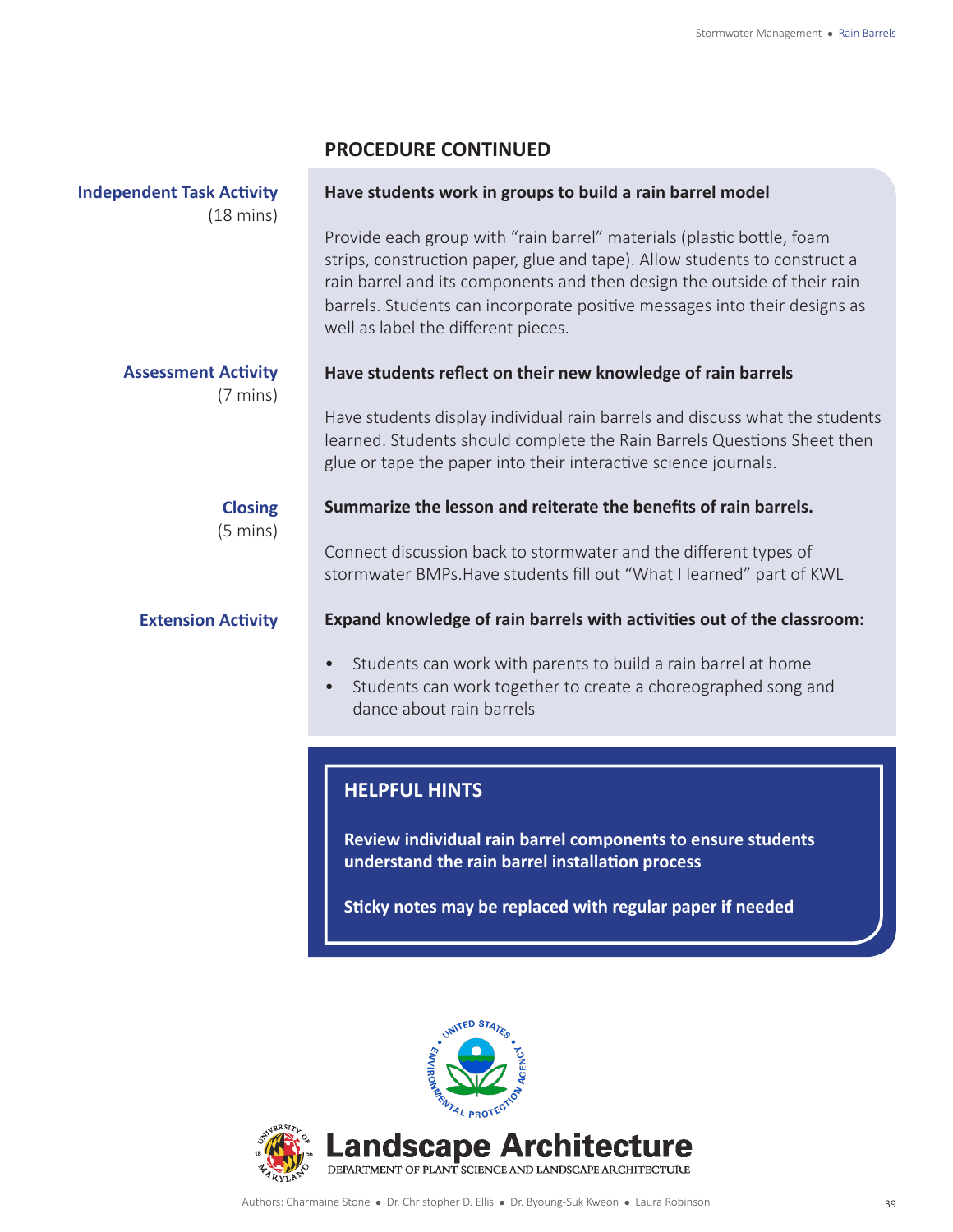## **Stormwater Management**

# **Rain Barrels KWL Sheet**

| <b>What I Know</b> | <b>What I Want to Know</b> | <b>What I Learned</b> |
|--------------------|----------------------------|-----------------------|
|                    |                            |                       |
|                    |                            |                       |
|                    |                            |                       |
|                    |                            |                       |
|                    |                            |                       |
|                    |                            |                       |
|                    |                            |                       |
|                    |                            |                       |
|                    |                            |                       |
|                    |                            |                       |
|                    |                            |                       |
|                    |                            |                       |
|                    |                            |                       |
|                    |                            |                       |
|                    |                            |                       |
|                    |                            |                       |
|                    |                            |                       |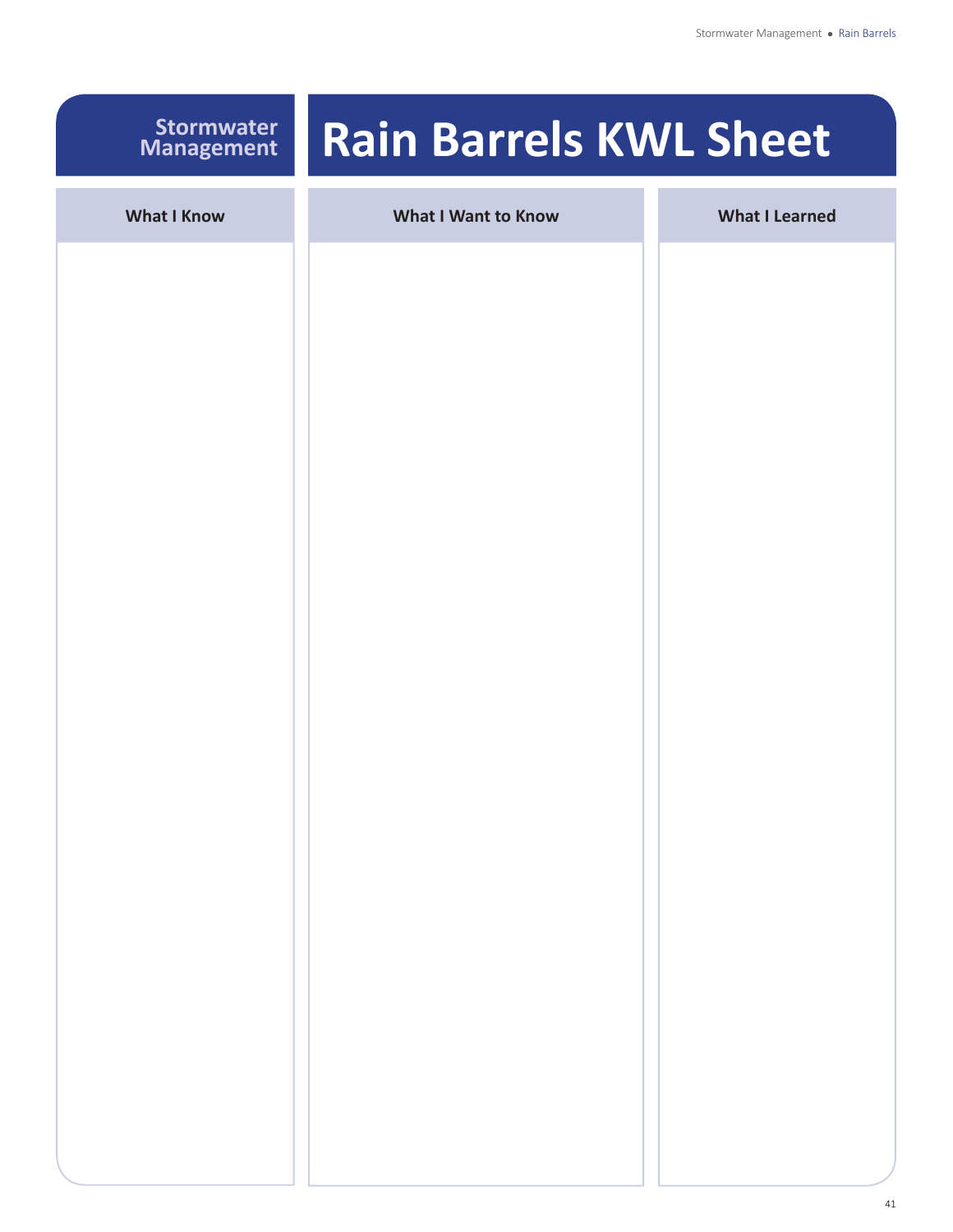## **Rain Barrels Vocabulary** A pipe that carries rainwater from a roof to a drain or rain barrel. A mesh netting that prevents mosquitos from breeding in the rain barrel water. A barrel that collects and stores rainwater from a roof. It is installed at the base of a downspout coming off the roof. A device used to control the flow of water out of the rain barrel. Water that originates during precipitation events and flows over the land. It can pick up sediment, pollutants, and debris as it moves. A hose used to direct overflow water out of the rain barrel. **Downspout Mosquito screen Rain barrel Spigot Stormwater runoff Sump hose Stormwater Management**